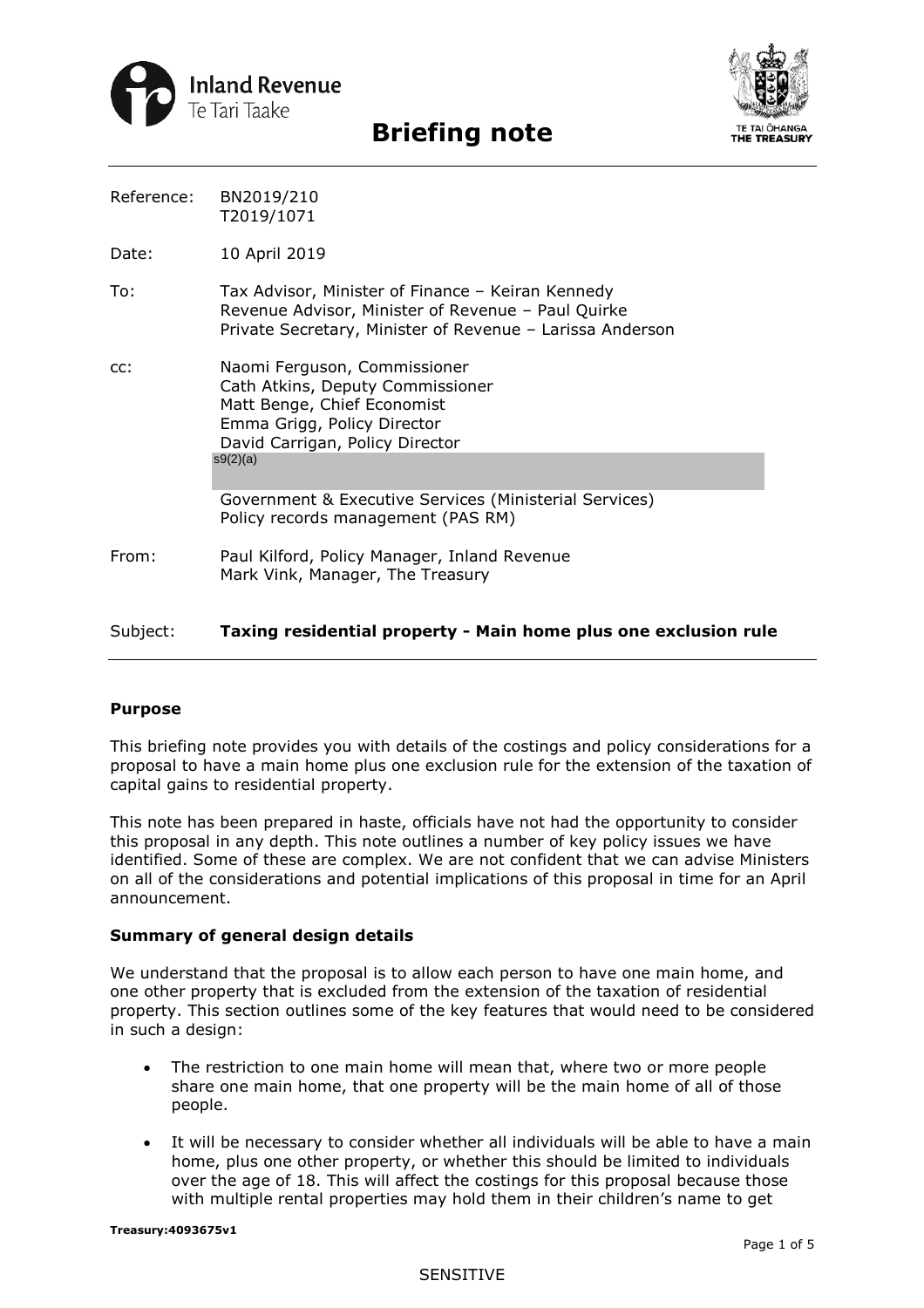additional exemptions. The more people who are able to have an excluded home, the less tax is likely to be collected from any extension of the taxation of residential property.

- beneficiaries. A company can also be owned by a number of people. Rules around the types of structures that can be used to hold excluded properties could • It will be necessary to consider whether entities other than individuals can own an excluded property. Many properties in New Zealand are owned through a trust or company structure. A trust can hold multiple properties for multiple become quite complex. Depending on the design, this could also have a significant impact on the tax that is likely to be collected from any extension of the taxation of residential property.
- be excluded, which properties are the excluded properties. These rules could Appendix One for an example of how this may work in practice). • There will need to be rules around the disposal and acquisition of excluded properties to determine, where a person has more than two properties that could become quite complex, and lead to complex structuring. Depending on the nature of these design decisions this may have significant impact on the tax that is likely to be collected from any extension of the taxation of residential property (see
- If it is decided to have an exclusion for a second property, we would recommend that the bright-line test is retained, so that if the second property is sold within 5 years, it would be taxed.

 own excluded properties (either by transferring properties to associates, or by exiting the We consider that there is a significant risk of people structuring so that they only ever market altogether). Where people do not only own excluded properties, we consider that there is a risk that people will seek to have valuations that are favourable to them.

 the status quo, and under a proposal for only the main home to be excluded. Both administrative and compliance costs would be higher under this proposal than under

 the first five years. If the intention of allowing two excluded properties per individual is to ensure that existing investment properties are not taxed, officials consider that taxing all residential property (excluding the main home), but on a grand-parented basis, would be a better option. This would mean that only properties purchased after the introduction of the new tax would be taxed. However, this option is likely to result in no additional revenue for

### **Fairness and efficiency**

extension. The rules outlined above will significantly affect the fairness and efficiency of the tax

 \$400,000 will qualify for the exemption, as will a \$2m property. These two properties will likely end up producing very different amounts of exempt capital gains income. By exempting more properties, the horizontal equity benefits of the tax are reduced. Because the exemption is related to numbers of properties rather than value or income, the fairness implications will tend to be arbitrary. As an example, a property worth

 status quo or a broader extension that exempted only the main home. The rule will the revenue raised. In addition, the exemption that favours small scale is likely to increase rents more than just having a main home exemption, because of the reduced In officials' view, the efficiency impacts will make the rule described above worse than the status quo. The rule will have higher administration and compliance costs than the encourage small scale ownership over professional landlords. These compliance, administration, and distortionary ownership costs are likely to be high when compared to competition from larger-scale landlords.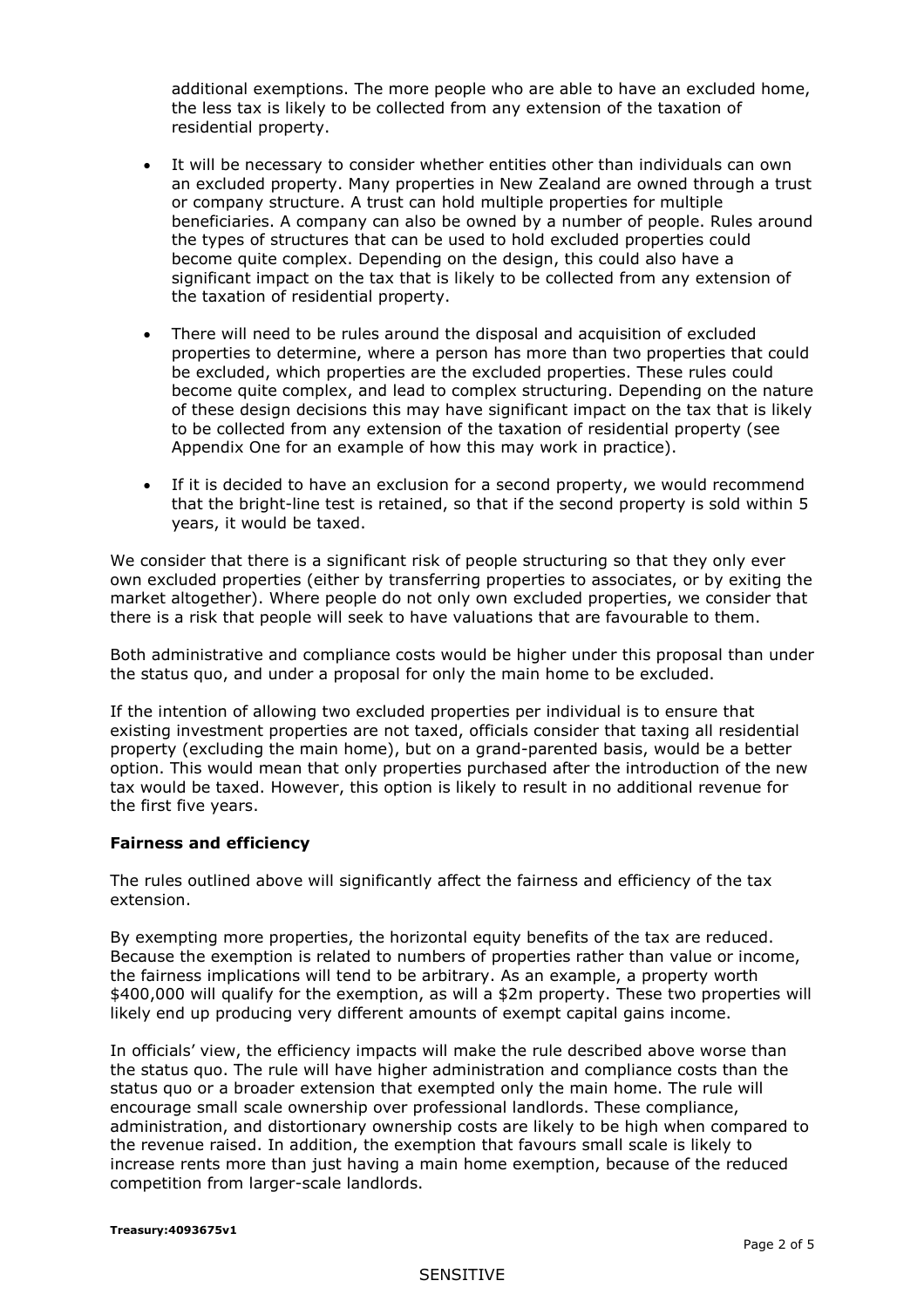# **Costings**

# *Revenue estimate for taxing residential property*

Table 1 below provides the estimated revenue from taxing capital gains from residential property where individuals get the family home excluded as well as one additional residential property.

| <b>Estimated revenue \$b</b>                                                                                                                                     | 2021/22 | 2022/23 | 2023/24 | 2024/25 | 2025/26 | Total<br>over five<br>years |
|------------------------------------------------------------------------------------------------------------------------------------------------------------------|---------|---------|---------|---------|---------|-----------------------------|
| Revenue from taxing<br>capital gains from<br>residential property where<br>individuals have family<br>home exempted and an<br>additional residential<br>property | 0.01    | 0.05    | 0.13    | 0.21    | 0.30    | 0.7                         |

 behavioural assumptions, and assumptions regarding the design of the exemption. In properties each New Zealander owns. These are considered further below. There is a high degree of uncertainty with this revenue estimate. The estimate relies on addition there are data limitations that mean it is uncertain how many residential

## *Design decisions assumed in revenue estimate*

The assumed design of the exemption heavily affect this revenue estimate. This revenue estimate is on the basis that the exemption follows the following design:

- (i.e. on purchase, valuation day, or when previously exempt property is sold) • *Election of exemption:* People elect which property is exempt prospectively
- *Valuation day for new exemptions:* When an exempt property is sold, any new date exempted from the capital gains tax property that is elected for an exemption only has gains made after the election
- *Bright-line test:* The five-year bright-line test continues to apply. This means that the additional property exemption does not apply to property sold within five years of acquisition
- obtaining the exemption multiple times through companies, trusts and their • *Companies, trusts and minors:* There are strict rules to prevent people children.

The revenue could be significantly less, and potentially nil (or negative if the bright-line is repealed) if there is a different design.

# *Assumptions used for costing*

 The costing incorporates a behavioural assumption that every existing landlord effectively gets two rental properties exempted in addition to their main home. This additional exemption is because we assume that most landlords will transfer rental properties to associates (such as their partner) who do not currently own a rental property to obtain the exemption. This results in  $63\%$  of rental properties being exempted<sup>1</sup>.

 people will own multiple additional homes. We have assumed that all second homes are exempted under this proposal. This is on the basis that it would be relatively simple for most owners of second homes to transfer property to an associate to obtain the benefit of the exemption and it is unlikely that

 $1$  Based on analysis of MBIE data on the number of properties held by each landlord. **Treasury:4093675v1**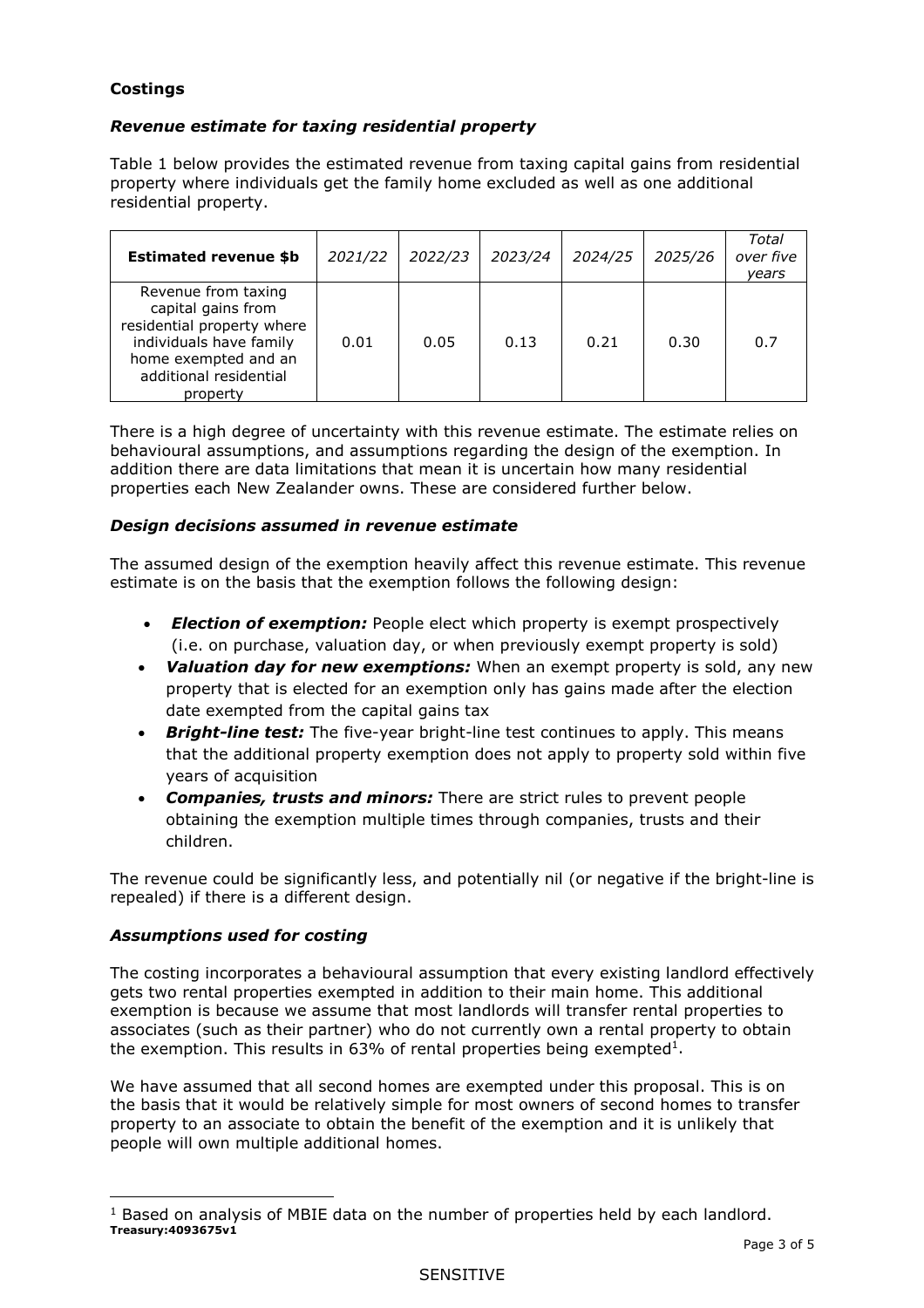taxpayers may choose the property most likely to earn capital gains as their exempt There are other potential behavioural changes that could also affect the revenue that are not incorporated in this costing. For example, the costing does not incorporate how property and does not incorporate the ownership of rental property likely being increasingly owned by smaller landlords.

 **Inland Revenue** Paul Kilford **Policy Manager**  s9(2)(a)

Mark Vink **Manager The Treasury**  s9(2)(a)